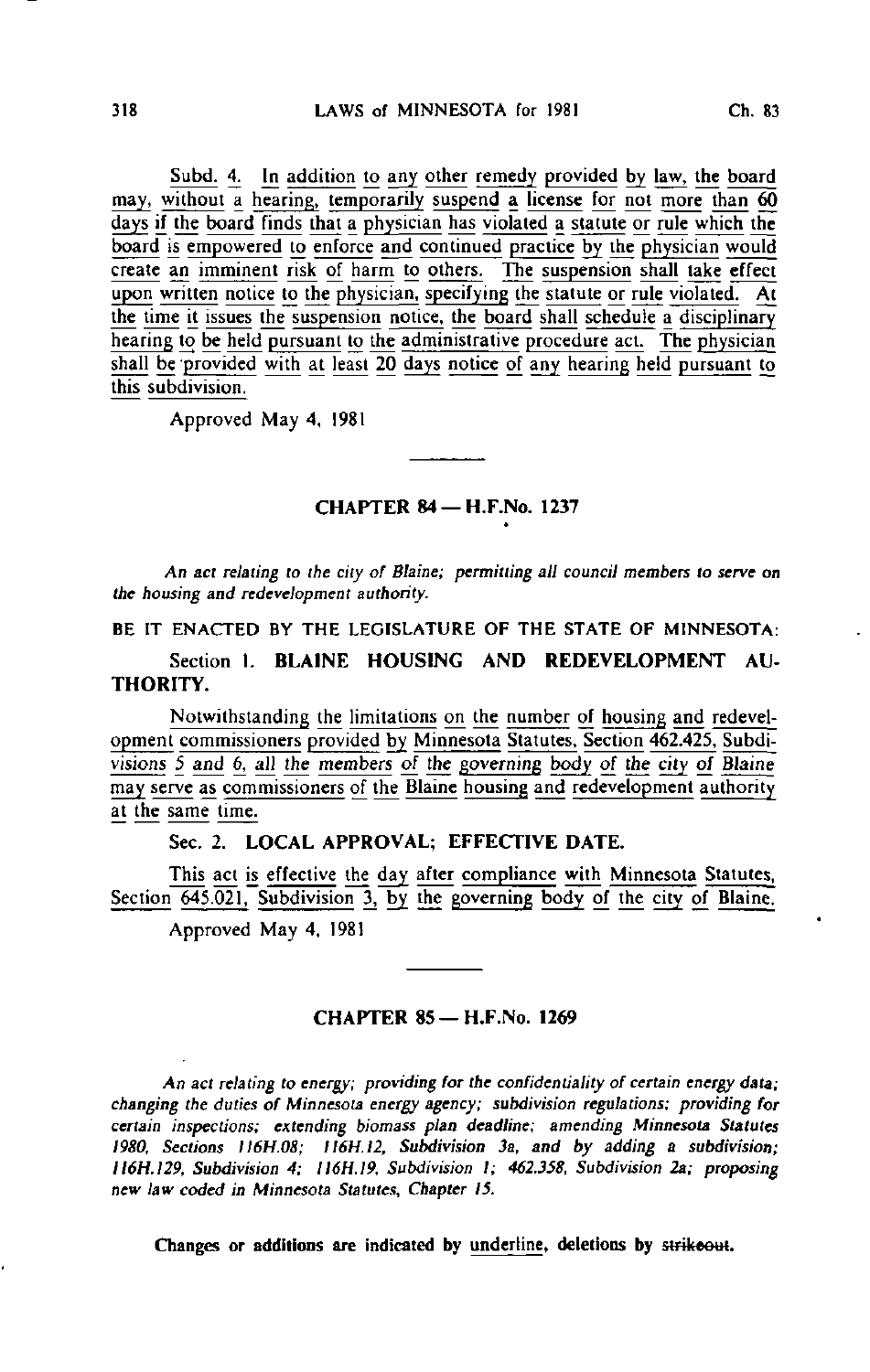## BE IT ENACTED BY THE LEGISLATURE OF THE STATE OF MINNESOTA:

# Section 1. [15.1682] ENERGY AND FINANCIAL DATA AND STA-TISTICS.

Energy and financial data, statistics, and information furnished to the Minnesota energy agency by a coal supplier or petroleum supplier pursuant to section 116H.10, either directly or through a federal department or agency are classified as nonpublic data as defined by section 15.162, subdivision 5c.

Sec. 2. Minnesota Statutes 1980, Section 116H.08. is amended to read:

## I16H.08 POWERS.

The director may:

(a) Adopt rules pursuant to chapter 15 as necessary to carry out the purposes of sections 116H.01 to 116H.15 and, when necessary for the purposes of section 116H.09, adopt temporary rules pursuant to section 15.0412. subdivision 5;

(b) Make all contracts pursuant to sections 1I6H.OI to 116H.I5 and do all things necessary to cooperate with the United States government, and to qualify for, accept and disburse any grant intended for the administration of sections 116H.01 to 116H.15. Notwithstanding any other law the agency is designated the state agency to apply for, receive and accept federal or other funds made available to the state for the purposes of sections 1I6H.OI to U6H.15.

(c) Contract for professional services if such work or services cannot be satisfactorily performed by employees of the agency or by any other state agency; .

(d) Enter into interstate compacts to jointly carry out such research and planning with other states or the federal government where appropriate;

(e) Distribute informational material at no cost to the public upon reasonable request;

(f) Provide on-sjte technical assistance to units of local government in order to enhance local capabilities for dealing with energy problems;

(g) Administer for the state, energy programs pursuant to federal law, regulations or guidelines, except for the crisis fuel assistance and low income weatherization programs administered by the department of economic security, and coordinate the programs and activities with other state agencies, units of local government and educational institutions.

Sec. 3. Minnesota Statutes 1980, Section 116H.12. Subdivision 3a. is amended to read: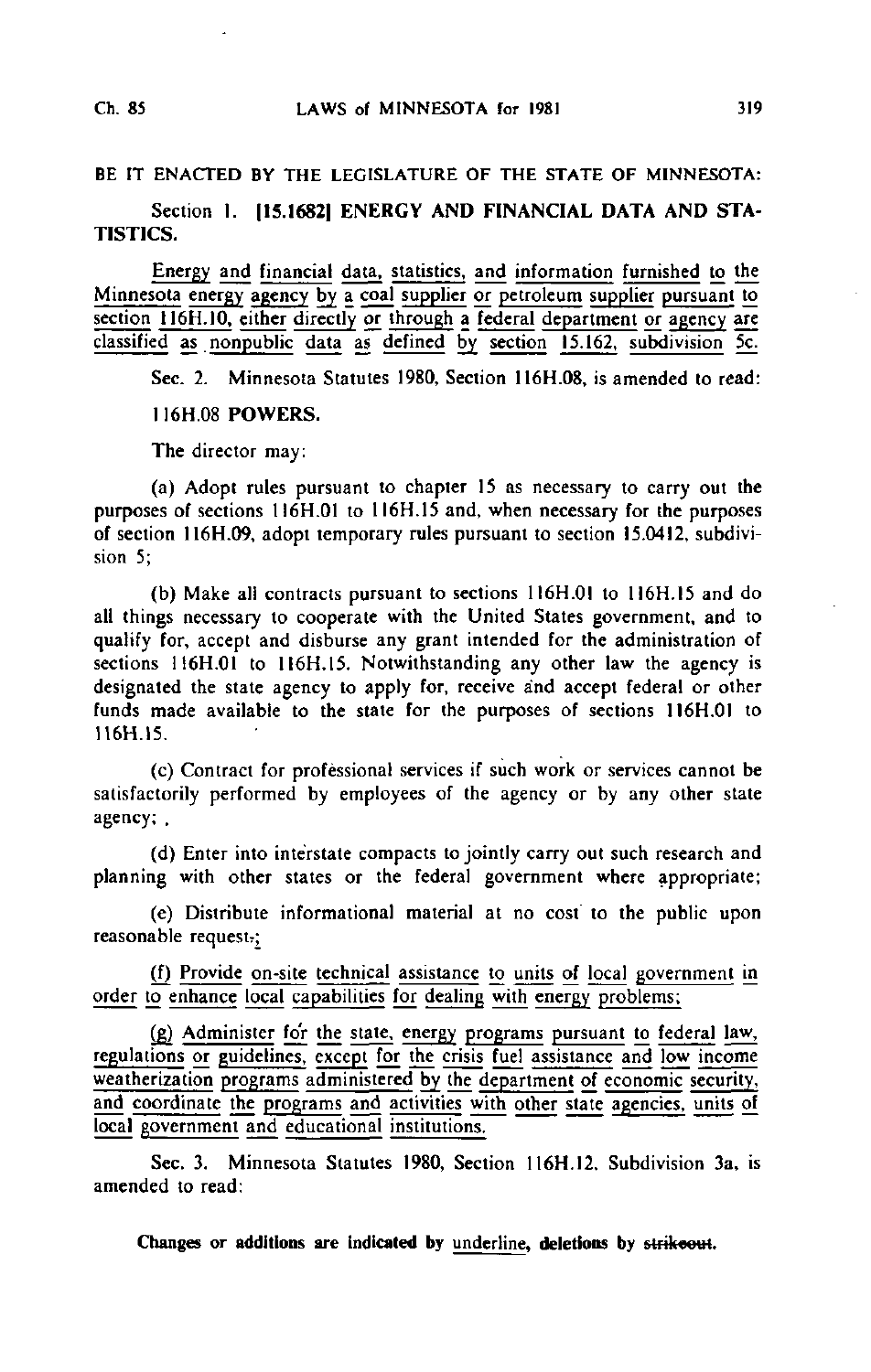Subd. 3a. . Beginning April 20, 1977, no person shall use a decorative gas lamp in Minnesota except as provided in subdivision subdivisions 3b and 3c.

Sec. 4. Minnesota Statutes 1980, Section 1I6H.12, is amended by adding a subdivision to read:

Subd. 3c. STREET LIGHT EXEMPTION. Gas lamps installed prior to April 20, 1977, by or at the request of a municipality, on a public street or right of way, may be used as street lighting.

Sec. 5. Minnesota Statutes 1980, Section 116H.129, Subdivision 4, is amended to read:

Subd. 4. INSPECTIONS. The energy agency shall conduct inspections on a random basis for compliance with the provisions of subdivision 3. The director may authorize a municipality, with its consent, to conduct the inspections within the municipality's jurisdiction. Any municipality which conducts an inspections program in conjunction with existing city inspection programs shall have authority under all subdivisions of section 116H.15 to enforce the provisions of subdivision 3; provided that 50 percent of the penalties to be paid to the state treasury for violation of subdivision 3 shall be paid to the municipality.

Sec. 6. Minnesota Statutes 1980, Section I16H.I9, Subdivision 1, is amended to read:

Subdivision 1. PLAN. The director of the energy agency, in consultation with the commissioner of agriculture, and the commissioner of economic development, shall may prepare a plan for the creation and organization of a Minnesota biomass center; to be delivered to the legislature by January 1, 1981.

The center shall be the focus of biomass energy activities for the state. To the maximum extent possible, the center shall coordinate its activities and the use of its staff and facilities with those of other entities involved in biomass energy projects.

Sec. 7. Minnesota Statutes 1980, Section 462.358, Subdivision 2a, is amended to read:

Subd. 2a. TERMS OF REGULATIONS. The standards and requirements in the regulations may address without limitation: the size, location, grading, and improvement of lots, structures, public areas, streets, roads, trails, walkways, curbs and gutters, water supply, storm drainage, lighting, sewers, electricity, gas, and other utilities; the planning and design of sites; access to solar energy: and the protection and conservation of flood plains, shore lands, soils, water, vegetation, energy, air quality, and geologic and ecologic features. The regulations shall require that subdivisions be consistent with the municipality's official map if one exists and its zoning ordinance, and may require